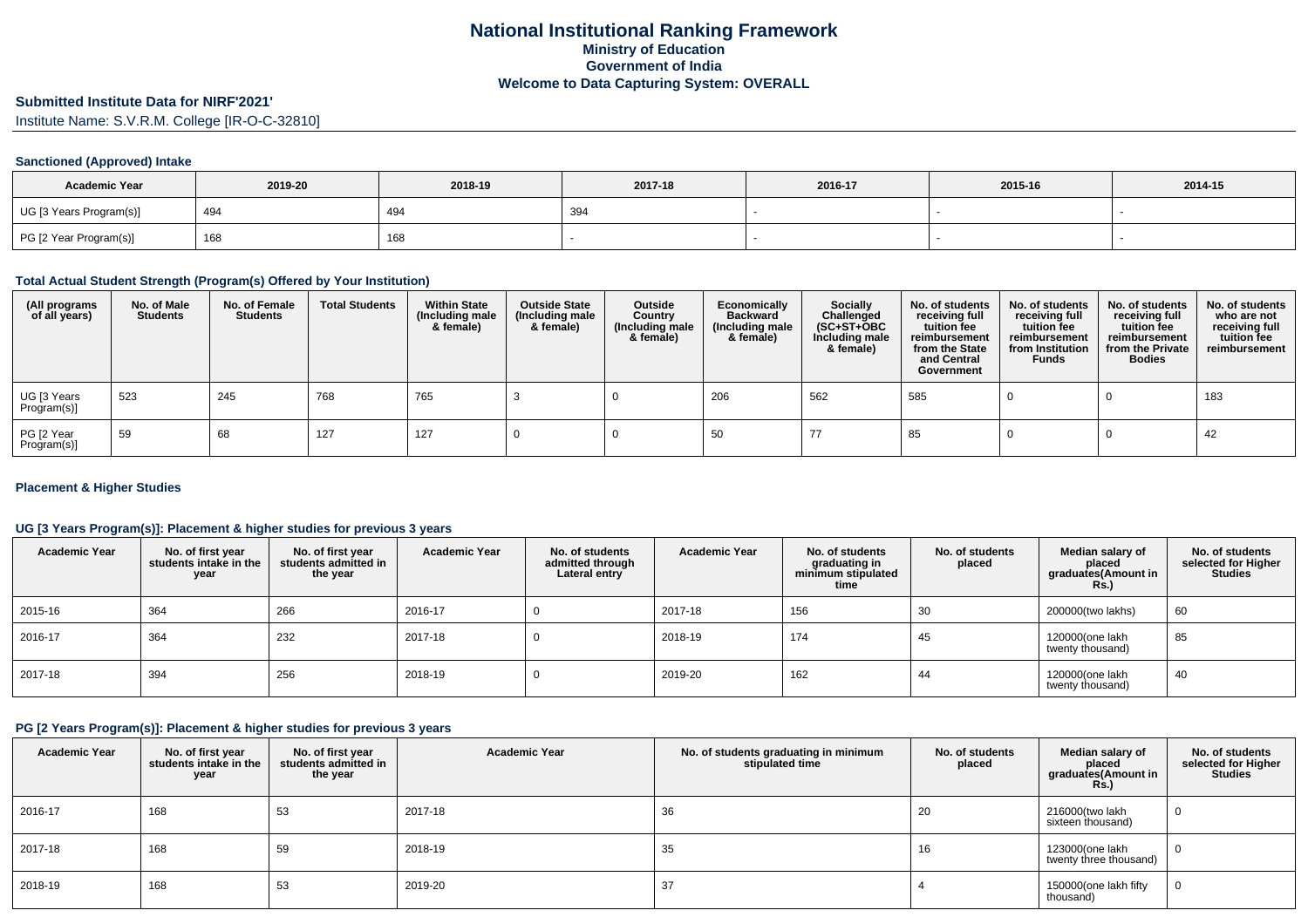#### **Ph.D Student Details**

| Ph.D (Student pursuing doctoral program till 2019-20 Students admitted in the academic year 2020-21 should not be entered here.) |         |         |                       |  |  |
|----------------------------------------------------------------------------------------------------------------------------------|---------|---------|-----------------------|--|--|
|                                                                                                                                  |         |         | <b>Total Students</b> |  |  |
| Full Time                                                                                                                        |         |         |                       |  |  |
| Part Time                                                                                                                        |         |         |                       |  |  |
| No. of Ph.D students graduated (including Integrated Ph.D)                                                                       |         |         |                       |  |  |
|                                                                                                                                  | 2019-20 | 2018-19 | 2017-18               |  |  |
| Full Time                                                                                                                        |         |         |                       |  |  |
| Part Time                                                                                                                        |         |         |                       |  |  |

## **Financial Resources: Utilised Amount for the Capital expenditure for previous 3 years**

| <b>Academic Year</b>                                                                                 | 2019-20                                                                  | 2018-19                                                                            | 2017-18                                                                 |  |  |  |
|------------------------------------------------------------------------------------------------------|--------------------------------------------------------------------------|------------------------------------------------------------------------------------|-------------------------------------------------------------------------|--|--|--|
|                                                                                                      | <b>Utilised Amount</b>                                                   | <b>Utilised Amount</b>                                                             | <b>Utilised Amount</b>                                                  |  |  |  |
| Annual Capital Expenditure on Academic Activities and Resources (excluding expenditure on buildings) |                                                                          |                                                                                    |                                                                         |  |  |  |
| Library                                                                                              | 410378 (FOUR LAKH TEN THOUSAND THREE HUNDRED<br>AND SEVENTY EIGHT)       | 120070 (ONE LAKH TWENTY THOUSAND AND SEVENTY)                                      | 276749 (TWO LAKH SEVENTY SIX THOUSAND SEVEN<br>HUNDRED AND FOURTY NINE) |  |  |  |
| New Equipment for Laboratories                                                                       | 4303241 (FOURTY THREE LAKH THREE THOUSAND TWO<br>HUNDRED AND FOURTY ONE) | 2725977 (TWENTY SEVEN LAKH TWENTY FIVE<br>THOUSAND NINE HUNDRED AND SEVENTY SEVEN) | 935841 (NINE LAKH THIRTY FIVE THOUSAND EIGHT<br>HUNDRED AND FOURTY ONE) |  |  |  |
| <b>Engineering Workshops</b>                                                                         | 0 (ZERO)                                                                 | $0$ (ZERO)                                                                         | $0$ (ZERO)                                                              |  |  |  |
| Other expenditure on creation of Capital Assets (excluding<br>expenditure on Land and Building)      | 932491 (NINE LAKH THIRTY TWO THOUSAND FOUR<br>HUNDRÈD AND NINETY ONE)    | $0$ (ZERO)                                                                         | 222735 (TWO LAKH TWENTY TWO THOUSAND SEVEN<br>HUNDRED AND THIRTY FIVE)  |  |  |  |

## **Financial Resources: Utilised Amount for the Operational expenditure for previous 3 years**

| <b>Academic Year</b>                                                                                                                                                                            | 2019-20                                                                                  | 2018-19                                                                            | 2017-18                                                                                   |  |  |  |
|-------------------------------------------------------------------------------------------------------------------------------------------------------------------------------------------------|------------------------------------------------------------------------------------------|------------------------------------------------------------------------------------|-------------------------------------------------------------------------------------------|--|--|--|
|                                                                                                                                                                                                 | <b>Utilised Amount</b>                                                                   | <b>Utilised Amount</b>                                                             | <b>Utilised Amount</b>                                                                    |  |  |  |
| <b>Annual Operational Expenditure</b>                                                                                                                                                           |                                                                                          |                                                                                    |                                                                                           |  |  |  |
| Salaries (Teaching and Non Teaching staff)                                                                                                                                                      | 23278266 (TWO CRORE THIRTY TWO LAKH SEVENTY<br>EIGHT THOUSAND TWO HUNDRED AND SIXTY SIX) | 27510125 (TWO CRORE SEVENTY FIVE LAKH TEN<br>THOUSAND ONE HUNDRED AND TWENTY FIVE) | 26795585 (TWO CRORE SIXTY SEVEN LAKH NINTY FIVE<br>THOUSAND FIVE HUNDRED AND EIGHTY FIVE) |  |  |  |
| Maintenance of Academic Infrastructure or consumables and<br>other running expenditures (excluding maintenance of hostels<br>and allied services, rent of the building, depreciation cost, etc) | 998460 (NINE LAKH NINTY EIGHT THOUSAND FOUR<br>HUNDRED AND SIXTY)                        | 1287550 (TWELVE LAKH EIGHTY SEVEN THOUSAND FIVE<br>HUNDRED AND FIFTY)              | 1407640 (FOURTEEN LAKH SEVEN THOUSAND AND<br><b>FOURTY)</b>                               |  |  |  |
| Seminars/Conferences/Workshops                                                                                                                                                                  | 591020 (FIVE LAKH NINTY ONE THOUSAND AND TWENTY)                                         | 1069500 (TEN LAKH SIXTY NINE THOUSAND AND FIVE<br>HUNDRED)                         | 246500 (TWO LAKH FOURTY SIX THOUSAND FIVE<br>HUNDRÈD)                                     |  |  |  |

## **IPR**

| Calendar year            | 2019 | 2018 | 2017 |
|--------------------------|------|------|------|
| No. of Patents Published |      |      |      |
| No. of Patents Granted   |      |      |      |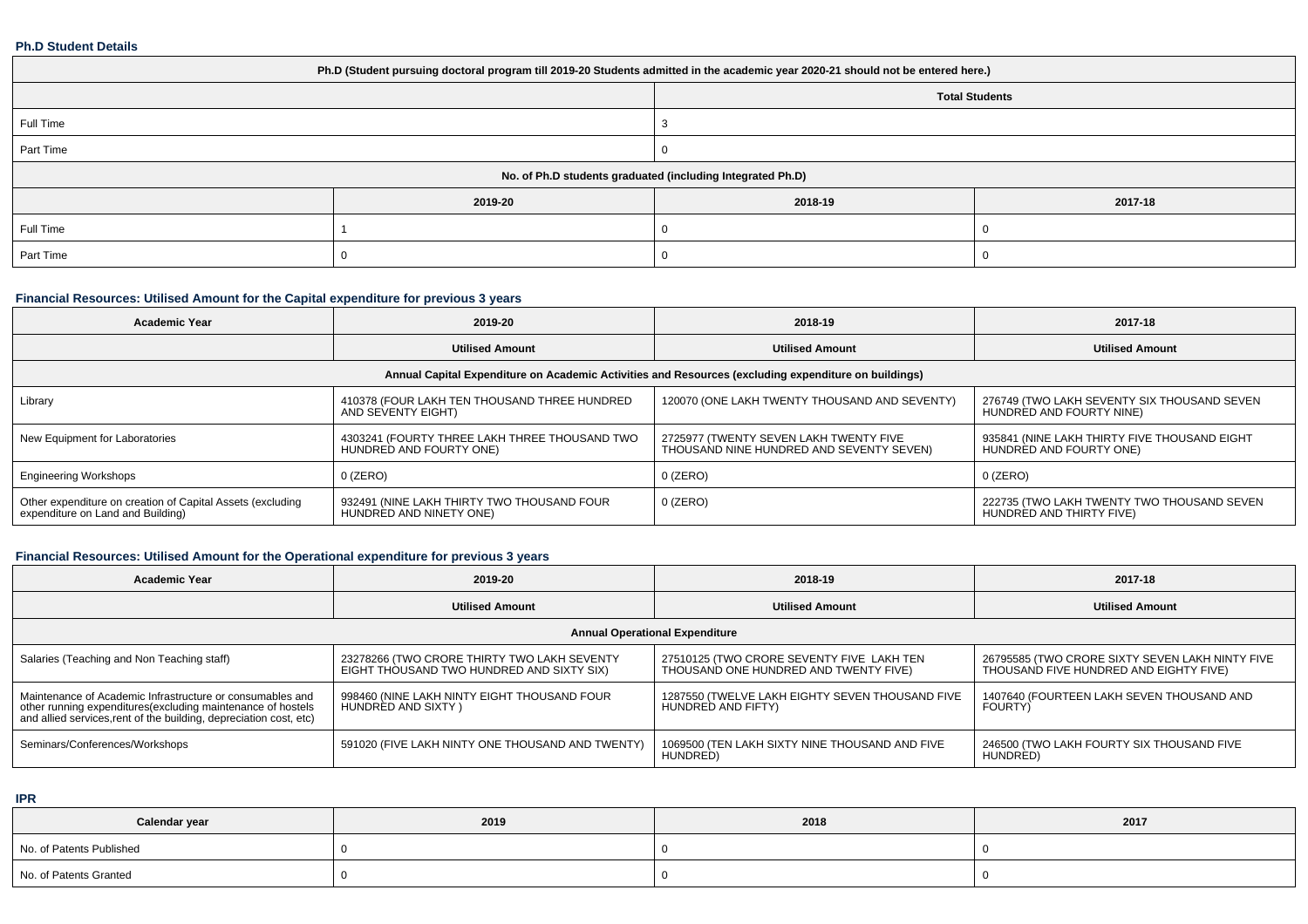#### **Sponsored Research Details**

| <b>Financial Year</b>                    | 2019-20 | 2018-19                  | 2017-18                                                      |
|------------------------------------------|---------|--------------------------|--------------------------------------------------------------|
| Total no. of Sponsored Projects          |         |                          |                                                              |
| Total no. of Funding Agencies            |         |                          |                                                              |
| Total Amount Received (Amount in Rupees) |         | 140000                   | 3084712                                                      |
| Amount Received in Words                 | Zero    | ONE LAKH FOURTY THOUSAND | THIRTY LAKH EIGHTY FOUR THOUSAND SEVEN<br>HUNDRED AND TWELVE |

## **Consultancy Project Details**

| <b>Financial Year</b>                    | 2019-20                           | 2018-19                     | 2017-18         |
|------------------------------------------|-----------------------------------|-----------------------------|-----------------|
| Total no. of Consultancy Projects        |                                   |                             |                 |
| Total no. of Client Organizations        |                                   |                             |                 |
| Total Amount Received (Amount in Rupees) | 16400                             | 306000                      | 20000           |
| Amount Received in Words                 | SIXTEEN THOUSAND AND FOUR HUNDRED | THREE LAKH AND SIX THOUSAND | TWENTY THOUSAND |

## **Executive Development Program/Management Development Programs**

| <b>Financial Year</b>                                                             | 2019-20        | 2018-19 | 2017-18 |
|-----------------------------------------------------------------------------------|----------------|---------|---------|
| Total no. of Executive Development Programs/ Management<br>Development Programs   | $\overline{0}$ |         |         |
| Total no. of Participants                                                         |                |         |         |
| Total Annual Earnings (Amount in Rupees)(Excluding Lodging<br>& Boarding Charges) | - 0            |         |         |
| Total Annual Earnings in Words                                                    | Zero           | Zero    | Zero    |

## **PCS Facilities: Facilities of physically challenged students**

| 1. Do your institution buildings have Lifts/Ramps?                                                                                                        | Yes, less than 40% of the buildings |
|-----------------------------------------------------------------------------------------------------------------------------------------------------------|-------------------------------------|
| 2. Do your institution have provision for walking aids, includingwheelchairs and transportation from one building to another for<br>handicapped students? | Yes                                 |
| 3. Do your institution buildings have specially designed toilets for handicapped students?                                                                | Yes, less than 40% of the buildings |

#### **Accreditation**

#### **NBA Accreditation**

| d NBA Accreditation?<br>our institute<br>.Does<br>: nave a valid | N0 |
|------------------------------------------------------------------|----|
|------------------------------------------------------------------|----|

#### **NAAC Accreditation**

| 1. Does your institute have a valid NAAC Accreditation? | YES        |             |  |  |  |  |
|---------------------------------------------------------|------------|-------------|--|--|--|--|
| Valid from                                              | Valid upto | <b>CGPA</b> |  |  |  |  |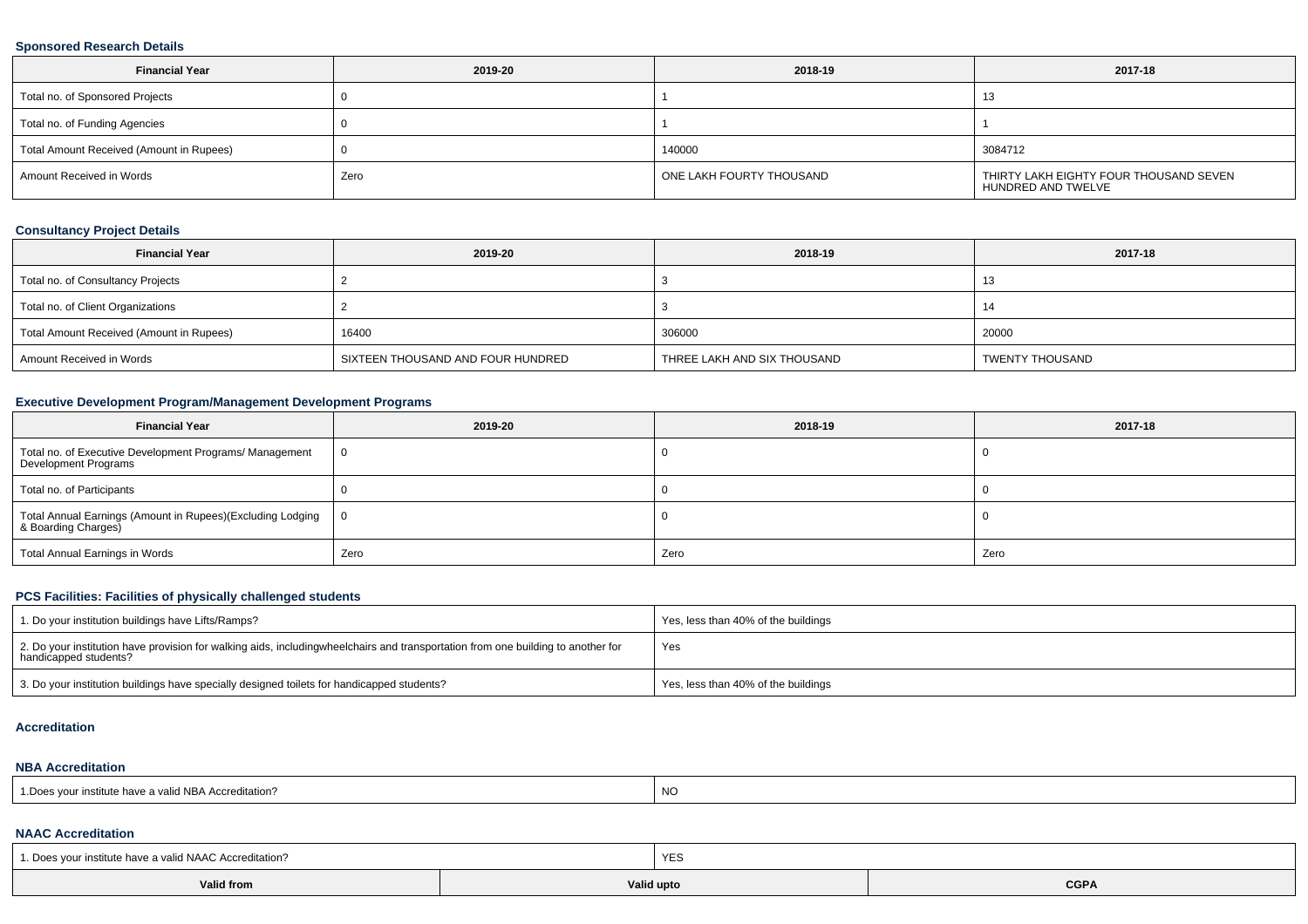| 21-02-2014 | 20-02-2019 | 3.01 |
|------------|------------|------|
|------------|------------|------|

## **Faculty Details**

| Srno           | <b>Name</b>                       | Age | Designation                                         | Gender | Qualification    | <b>Experience (In</b><br>Months) | <b>Is Associated</b><br><b>Last Year</b> | <b>Currently</b><br>working with<br>institution? | <b>Joining Date</b> | <b>Leaving Date</b>      | <b>Association type</b> |
|----------------|-----------------------------------|-----|-----------------------------------------------------|--------|------------------|----------------------------------|------------------------------------------|--------------------------------------------------|---------------------|--------------------------|-------------------------|
| $\overline{1}$ | A Hari Krishna                    | 54  | Assistant<br>Professor                              | Male   | M. Phil          | 245                              | Yes                                      | Yes                                              | 08-02-2001          | Ξ.                       | Regular                 |
| 2              | A Kokila                          | 29  | Assistant<br>Professor                              | Female | M.Sc.            | 90                               | Yes                                      | Yes                                              | 01-07-2013          | Ξ.                       | Regular                 |
| 3              | A Tirumaleswara<br>Rao            | 52  | Assistant<br>Professor                              | Male   | M.Sc.            | 217                              | Yes                                      | Yes                                              | 25-06-2003          | Ξ.                       | Regular                 |
| $\overline{4}$ | K HANUMANTHA<br><b>RAO</b>        | 39  | Assistant<br>Professor                              | Male   | M.COM            | 65                               | Yes                                      | Yes                                              | 01-08-2015          | --                       | Regular                 |
| 5              | K Jaya Babu                       | 52  | Assistant<br>Professor                              | Male   | M.COM            | 133                              | Yes                                      | Yes                                              | 17-06-2009          | ÷.                       | Regular                 |
| 6              | A KOTESWARA<br><b>RAO</b>         | 35  | Assistant<br>Professor                              | Male   | M. Phil          | 169                              | Yes                                      | Yes                                              | 19-06-2007          | ä.                       | Regular                 |
| $\overline{7}$ | <b>B INDRAJA</b>                  | 25  | Lecturer                                            | Female | MSc(Mathematics) | 37                               | No                                       | Yes                                              | 21-06-2017          | $\ddotsc$                | Regular                 |
| 8              | B Jyothsna                        | 24  | Assistant<br>Professor                              | Female | M.Tech           | 26                               | Yes                                      | Yes                                              | 01-08-2018          | ц.                       | Regular                 |
| 9              | <b>B PRAKASH</b><br><b>BABU</b>   | 46  | Associate<br>Professor                              | Male   | Ph.D             | 250                              | Yes                                      | Yes                                              | 04-09-2000          | Ξ.                       | Regular                 |
| 10             | <b>B RAMESH</b><br><b>CHANDRA</b> | 65  | Professor                                           | Male   | Ph.D             | 408                              | No                                       | Yes                                              | 01-06-2017          | ä.                       | Regular                 |
| 11             | B<br>VENKATESWARA<br><b>RAO</b>   | 43  | Assistant<br>Professor                              | Male   | M.Sc.            | 215                              | Yes                                      | Yes                                              | 01-08-2003          | ц.                       | Regular                 |
| 12             | <b>CHSRG</b><br>KALYANI           | 40  | Assistant<br>Professor                              | Female | M. Phil          | 205                              | Yes                                      | Yes                                              | 21-06-2004          | $\overline{\phantom{a}}$ | Regular                 |
| 13             | E POLERAIAH                       | 34  | Associate<br>Professor                              | Male   | Ph.D             | 37                               | Yes                                      | Yes                                              | 01-06-2017          | Ξ.                       | Regular                 |
| 14             | <b>G HANUMANTHA</b><br><b>RAO</b> | 48  | Professor                                           | Male   | Ph.D             | 324                              | Yes                                      | Yes                                              | 25-07-1995          | Ξ.                       | Regular                 |
| 15             | Gadde Srinivasa<br>Rao            | 60  | Assistant<br>Professor                              | Male   | M.Sc.            | 407                              | Yes                                      | Yes                                              | 01-08-1987          | Ξ.                       | Regular                 |
| 16             | Goli Srinivasa Rao                | 60  | Dean / Principal /<br>Director / Vice<br>Chancellor | Male   | M.Sc.            | 443                              | Yes                                      | Yes                                              | 01-08-1984          | Ξ.                       | Regular                 |
| 17             | K Kanakaratnam                    | 45  | Assistant<br>Professor                              | Female | <b>SET</b>       | 234                              | Yes                                      | Yes                                              | 21-01-2002          | Ξ.                       | Regular                 |
| 18             | K KRISHNA BABU                    | 28  | Assistant<br>Professor                              | Male   | MSc(Mathematics) | 67                               | Yes                                      | Yes                                              | 22-06-2015          | ä.                       | Regular                 |
| 19             | K MADHAVA<br><b>SRINIVAS</b>      | 38  | Assistant<br>Professor                              | Male   | <b>SET</b>       | 181                              | Yes                                      | Yes                                              | 21-06-2006          | ц.                       | Regular                 |
| 20             | K Pushpamma                       | 49  | Associate<br>Professor                              | Female | Ph.D             | 234                              | Yes                                      | Yes                                              | 21-01-2002          | $\ddotsc$                | Regular                 |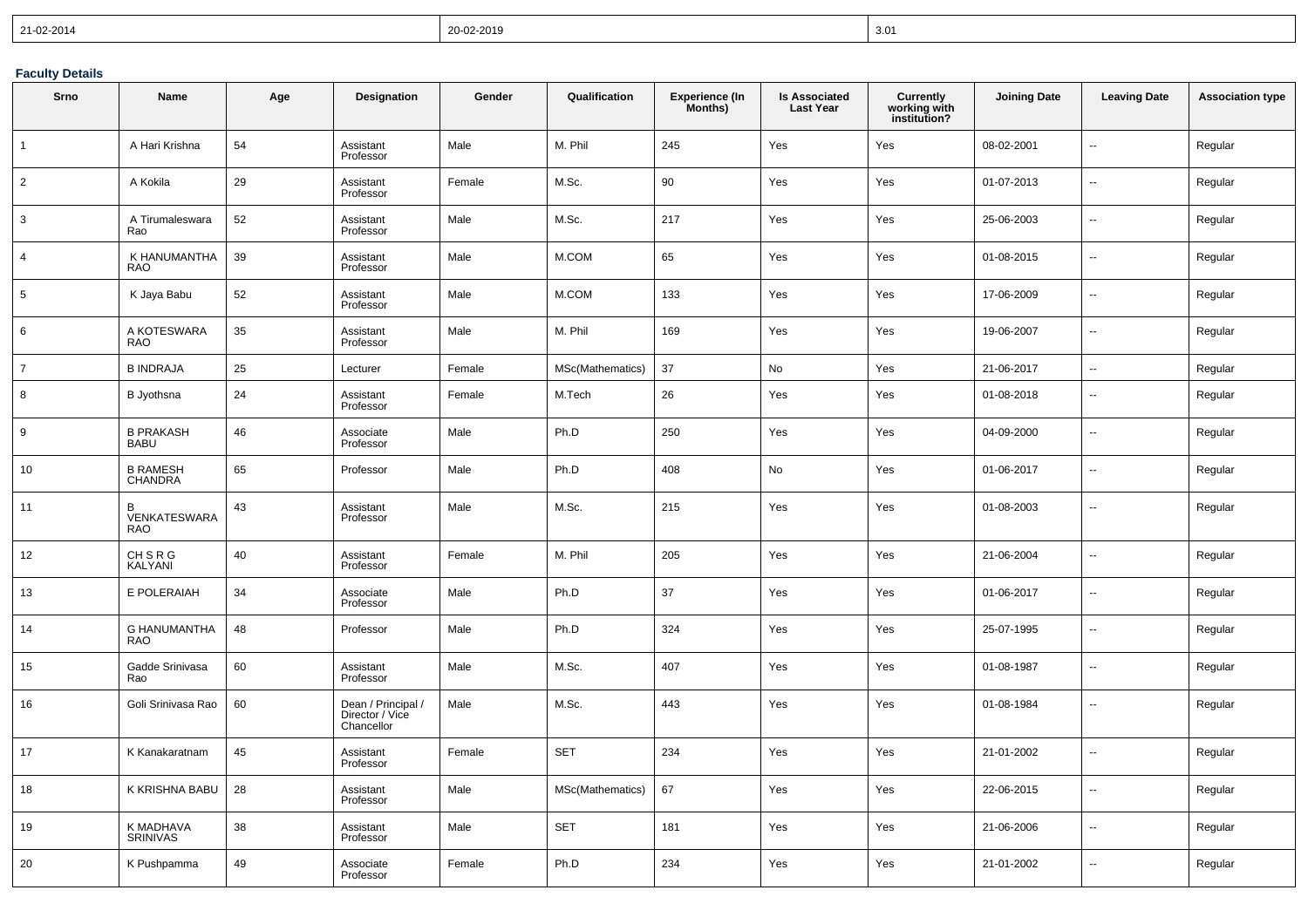| 21 | K RADHA SAI                       | 38 | Assistant<br>Professor | Female | <b>MCA</b>       | 24  | Yes | Yes | 21-08-2018 | --                       | Regular |
|----|-----------------------------------|----|------------------------|--------|------------------|-----|-----|-----|------------|--------------------------|---------|
| 22 | K<br>RAVINDRANADH                 | 64 | Professor              | Male   | Ph.D             | 396 | Yes | Yes | 01-07-2017 | --                       | Regular |
| 23 | <b>K SRIKANTH</b>                 | 39 | Associate<br>Professor | Male   | Ph.D             | 41  | No  | Yes | 13-08-2017 | --                       | Regular |
| 24 | <b>K SURENDRA</b><br><b>BABU</b>  | 68 | Professor              | Male   | Ph.D             | 572 | Yes | Yes | 10-09-2009 | --                       | Regular |
| 25 | K Suresh Babu                     | 46 | Associate<br>Professor | Male   | Ph.D             | 216 | Yes | Yes | 01-07-2003 | --                       | Regular |
| 26 | K Vijaya Babu                     | 36 | Assistant<br>Professor | Male   | Ph.D             | 48  | Yes | Yes | 01-08-2018 | --                       | Regular |
| 27 | K Vijaya Kumari                   | 48 | Assistant<br>Professor | Female | M. Phil          | 226 | Yes | Yes | 09-01-2002 | --                       | Regular |
| 28 | M DASU                            | 47 | Assistant<br>Professor | Male   | <b>NET</b>       | 234 | Yes | Yes | 09-01-2002 | --                       | Regular |
| 29 | <b>M DURGA BABU</b>               | 31 | Assistant<br>Professor | Male   | Ph.D             | 24  | Yes | Yes | 08-07-2019 | --                       | Regular |
| 30 | M GOPALA<br><b>KRISHNA</b>        | 31 | Assistant<br>Professor | Male   | <b>SET</b>       | 90  | Yes | Yes | 01-07-2013 | --                       | Regular |
| 31 | <b>M KRISHNA</b><br><b>MURTHY</b> | 62 | Professor              | Male   | Ph.D             | 468 | Yes | Yes | 15-07-2011 | --                       | Regular |
| 32 | MURTHY SSS<br>CHAVALI YADAV       | 48 | Professor              | Male   | Ph.D             | 276 | No  | Yes | 01-11-2017 | --                       | Regular |
| 33 | N AHALYA                          | 24 | Associate<br>Professor | Female | M.Sc.            | 25  | Yes | Yes | 19-07-2018 | --                       | Regular |
| 34 | N MINEELA DEVI                    | 26 | Lecturer               | Female | MSc(Mathematics) | 36  | Yes | Yes | 15-09-2017 | $\sim$                   | Regular |
| 35 | P ANJANEYULU                      | 64 | Professor              | Male   | Ph.D             | 396 | Yes | Yes | 03-07-2017 | $\sim$                   | Regular |
| 36 | P GREESHMA                        | 26 | Assistant<br>Professor | Female | M.COM            | 34  | No  | Yes | 27-11-2017 | --                       | Regular |
| 37 | P N L PRIYANKA                    | 25 | Assistant<br>Professor | Female | M.Sc.            | 22  | Yes | No  | 04-06-2019 | 22-03-2020               | Regular |
| 38 | P NARESH                          | 38 | Associate<br>Professor | Male   | Ph.D             | 35  | No  | Yes | 10-09-2017 | --                       | Regular |
| 39 | P Srimannarayana                  | 57 | Assistant<br>Professor | Male   | M.COM            | 115 | Yes | Yes | 17-06-2011 | --                       | Regular |
| 40 | P SRINIVASA<br>RAO                | 54 | Professor              | Male   | Ph.D             | 383 | Yes | Yes | 01-08-1990 | $\overline{\phantom{a}}$ | Regular |
| 41 | P VENKATA<br>NARAYANA             | 63 | Assistant<br>Professor | Male   | M.Sc.            | 415 | Yes | Yes | 17-01-2019 | $\overline{\phantom{a}}$ | Regular |
| 42 | PINAPATI<br>SRINIVASA RAO         | 46 | Assistant<br>Professor | Male   | M. Phil          | 234 | Yes | Yes | 21-01-2002 | $\sim$                   | Regular |
| 43 | R PRASANNA<br><b>BABU</b>         | 32 | Assistant<br>Professor | Male   | <b>NET</b>       | 40  | Yes | Yes | 30-06-2017 | $\overline{\phantom{a}}$ | Regular |
| 44 | S Dass                            | 57 | Assistant<br>Professor | Male   | M. Phil          | 332 | Yes | Yes | 06-11-1993 | $\sim$                   | Regular |